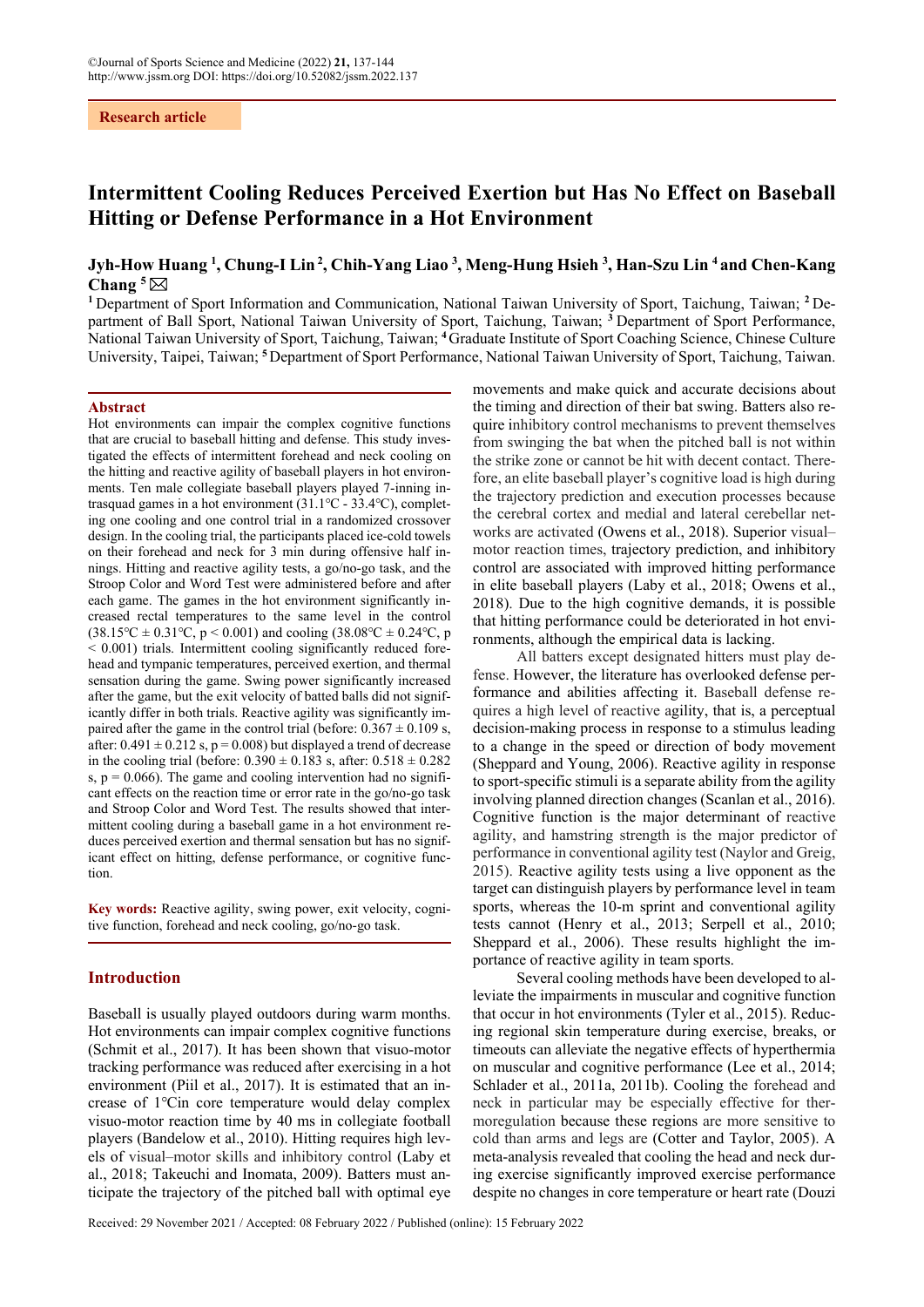et al., 2019). Other studies have also reported that cooling the neck during exercise in hot environments alleviated declines in cognitive function and physical performance. These effects were mediated by reduced perceived exertion and thermal sensation because no changes in core temperature or other physiological variables were observed (Lee et al., 2014; Sunderland et al., 2015).

Cooling during baseball games can be practical because of the alternation between defense and offense each half inning. Several studies have reported positive effects of intermittent cooling on core temperature, heart rate, and perceived exertion in catchers and on pitch velocity in pitchers in hot environments (Bishop et al., 2016; Bishop et al., 2017). However, the effects of intermittent cooling on crucial factors for game outcomes, such as hitting and defense performance, have not been examined. The aim of this study is to investigate the effect of intermittent cooling of the forehead and neck in hitting and defense performance in collegiate baseball players. Cooling with cold towels was selected for its practicality and convenience.

#### **Methods**

#### **Experimental approach to the problem**

This study used a randomized crossover design to minimize the individual difference among the participants. Each participant completed a cooling trial and a control trial in a random order, separated by a 20-day washout period. Each trial included a 7-inning intrasquad game played in a hot environment. Intermittent cooling was applied in offensive half innings to simulate real game situations. Hitting, reactive agility, and cognition were tested before and after the game. Exit velocity of batted balls was used as an indicator for hitting performance. The time from bat–ball contact to the participant's first definitive defensive movement in the intended direction was used as an indicator for reactive agility. Cognitive functions were estimated with go/no-go task and the Stroop Color and Word Test (SCWT). Go/no-go task was selected because of its similarity to baseball hitting. Rectal, forehead skin and tympanic temperatures were measured to estimate the effect of intermittent cooling on core and superficial temperature. Perceived exertion and thermal sensation were measured during the game to estimate the subjective effects of intermittent cooling.

#### **Subjects**

Ten male collegiate baseball players, consisting of five infielders and five outfielders, were recruited from National Taiwan University of Sport. The participants were aged  $20.30 \pm 0.48$  years and had a height of  $1.77 \pm 0.04$  m, weight of 79.09  $\pm$  8.32 kg, and body mass index of 25.27  $\pm$ 2.09 kg/m2 . All participants had at least 6 years of experience in baseball training and had competed nationally. All participants were heat acclimatized from outdoor training in spring and summer before this study. Participants were excluded if they had cardiovascular or other known chronic diseases, were taking any medication, or had experienced musculoskeletal injury in the preceding 2 months. The participants were encouraged to maintain their regular training schedules and lifestyles during the study period. All participants provided written informed consent after the experimental procedure and potential risks were explained by research personnel. The study protocol was approved by the Antai-Tian-Sheng Memorial Hospital Institutional Review Board (18-076-A) and registered in ClinicalTrials.gov (NCT05068804).

#### **Procedures**

The experimental procedure is illustrated in Figure 1. The participants arrived at the baseball stadium at National Taiwan University of Sport at 07:00 after an overnight fast. The participants consumed a standardized breakfast comprising 1.2 g/kg white bread, 0.1 g/kg jam, 0.l g/kg butter, and 5 mL/kg soybean milk (6.2 kcal/kg, containing 1.0 g/kg carbohydrate, 0.24 g/kg protein, and 0.14 g/kg fat). After finishing breakfast, the participants' had their rectal temperatures measured and completed a go/no-go task and the SCWT. After the cognitive tests, the participants moved to the field for self-selected warmups followed by the hitting and reactive agility tests. After the intrasquad game, the participants had their rectal temperatures measured, then repeated the hitting, reactive agility, and cognitive tests. The reactive agility test was carried out after all participants had finished hitting test. The participants sat in the shaded dugout while waiting for their turns in hitting and reactive agility tests. The participants could drink water ad libitum during the experimental period.



**Figure 1. Experimental procedure. No forehead/neck cooling in the control trial.**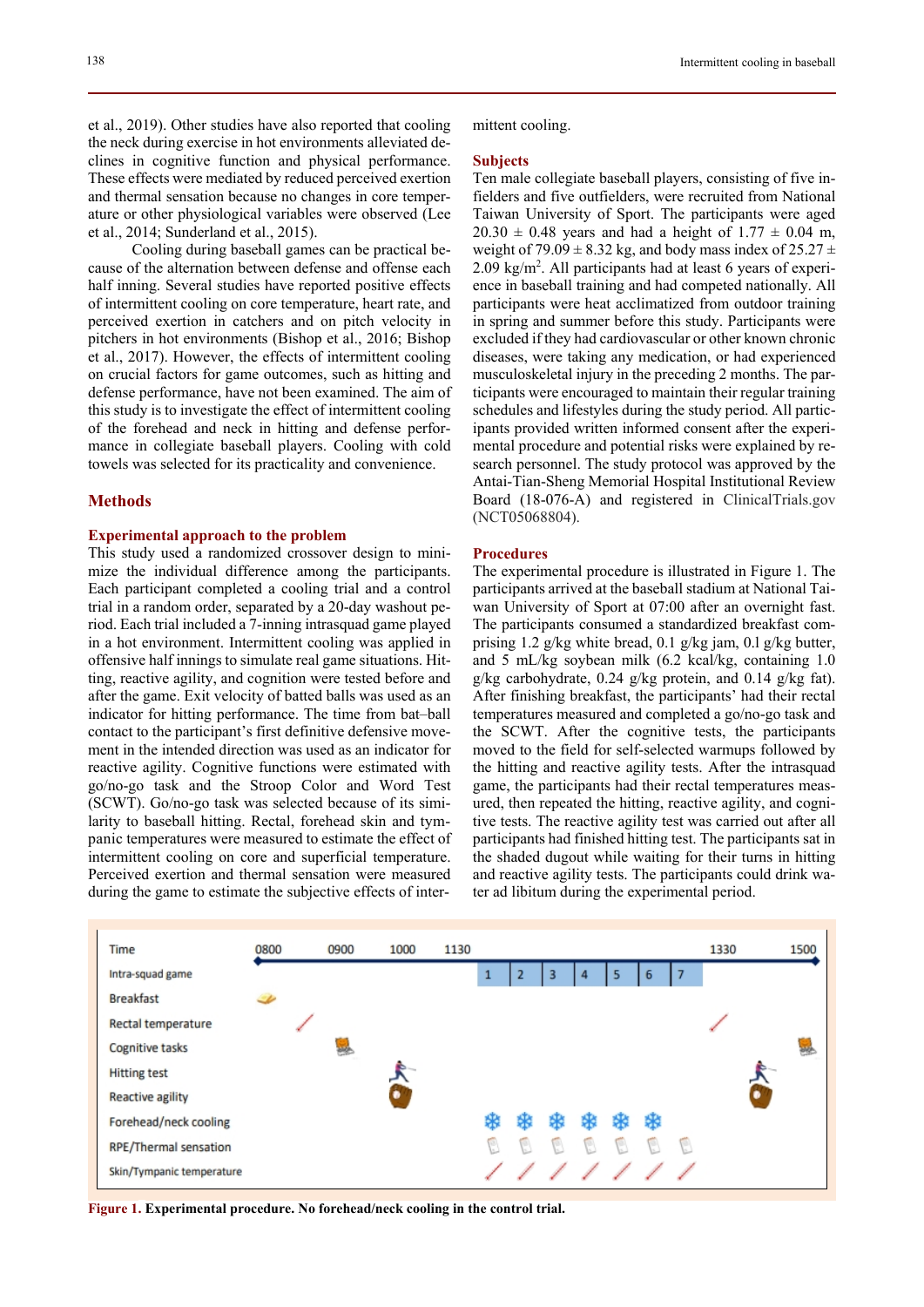#### **Intrasquad game**

One intrasquad game was played in mid-August while the other was played in early September. The 7-inning intrasquad games were played under the standard rules of baseball. Among the participants, two infielders and three outfielders were assigned to one team, and the remaining three infielders and two outfielders were assigned to the opposing team. The batting order of the participants in both games was identical and determined by the head coach. Pitchers in both games were the best available ones at that time. Pitchers was encouraged to perform with their best effort and replaced when their individual pitch count limits were reached. The games were played from approximately 11:30 to 13:30. Both games were played under similar environmental conditions (temperature 31.1℃ - 33.4℃, humidity 63% - 67%).

#### **Cooling intervention**

The participants in the cooling trial put cold towels on their forehead and neck for 3 min in the shaded dugout during the offensive half innings in which they were not scheduled to make a plate appearance. Each participant received the cooling intervention three to four times during the game. After each use, the towels were completely immersed in a cooler containing water mixed with ice cubes and 1 kg table salt. There were ice cubes in the cooler at the end of the game. The participants in the control trial sat in the shaded dugout without any cooling intervention.

#### **Temperature measurement**

Rectal temperature was measured before breakfast and after each game with a digital thermometer (MT-B162, Geon Corp, Changhua, Taiwan) fitted with a disposable sheath for rectal use. Forehead skin and tympanic temperatures were measured with infrared thermometers (TD-1115 and TD-1118, respectively, FORA, New Taipei City, Taiwan) during the offensive half innings the participants spent in the dugout. In the cooling trial, forehead skin and tympanic temperatures were measured after the localized cooling interventions.

#### **Hitting Test**

The hitting test was administered before and after the intrasquad game. Participants used their own bats to hit balls launched from a pitching machine positioned 12 m from home plate. The ball speed was approximately 120 km/h. Participants were asked to try their hardest to hit the balls. Each test contained 15 batted balls. The participants could decide not to swing if they felt they could not make satisfactory contact. The exit velocity of each ball was measured immediately after contact with the bat by KarmaZone, an automated ball-tracking camera system installed in the stadium. The results from KarmaZone have been validated against the radar tracking system (Trackman, Vedbæk, Denmark) used by Major League Baseball (https://artomotion.tech/karmazone-electronic-strike-zone-for-baseball/). Swing power was measured with a sensor attached to the knob of the bat (Swingtracker, Diamond Kinetics, Pittsburgh, PA, USA).

#### **Reactive agility test**

The reactive agility test was administered before and after

the intrasquad game. The infielders fielded ground balls at the shortstop position, and the outfielders fielded fly balls in center field. The same coach hit balls to the participants' left or right side. The participants were asked to move toward the ball as soon as they had determined the trajectory and to make a maximal effort to catch it. Each test contained 15 batted balls. The entire testing procedure was recorded at 30 fps using a digital video camera (GZ-F170, JVC, Yokohama, Japan). An experienced coach calculated the reaction time, that is, the time from bat–ball contact to the participant's first definitive movement in the intended direction, post hoc through frame-by-frame analysis of the video footage (Hopwood et al., 2011) using Avidemus 2.7.6 (http://fixounet.free.fr/avidemux/). Reaction times longer than 1000 ms were excluded from analysis because the balls might have been hit too close to the participant so that only slow, slight movement was required.

#### **Cognitive tests**

The go/no-go task and SCWT were administered on a laptop computer in a quiet room. The room temperature was approximately 28℃. Reaction times shorter than 100 ms or longer than 1500 ms were excluded (Malcolm et al., 2018).

#### **Go/no-go task**

The go/no-go task consisted of 75 go stimuli and 25 no-go stimuli presented in a random order. The participants were instructed to press the space bar as fast as possible when they saw a red dot (go stimulus) appear inside a  $7.6 \times 7.6$ cm2 square in the center of the screen. Reaction times for only correct go stimuli were used for analysis.

#### **SCWT**

The SCWT comprised 25 congruent and 75 incongruent stimuli presented in a random order. The reaction time and error rate for the congruent and incongruent stimuli were calculated separately. Reaction times for only correct responses were used for analysis.

#### **Perceived Exertion and Thermal Sensation**

The participants reported their perceived exertion and thermal sensation during their offensive half innings. Perceived exertion was rated on the 10-point Borg scale, and thermal sensation was estimated with a 7-point ASHRAE scale from -3 (coolest) to 3 (hottest) (Ekici and Atilgan, 2013).

#### **Statistical analyses**

The data are presented as mean  $\pm$  standard deviation. The normality of each variable was analyzed using the Shapiro– Wilk test. The variables before and after the intrasquad game in the same trial were compared using the pairedsample t test if the data were normally distributed or the Wilcoxon signed-rank test if they were not. Reactive agility in infielders and outfielders were analyzed separately as well as after pooling. Forehead skin temperature, tympanic temperature, ratings of perceived exertion (RPE), and thermal sensation between the same inning of the two trials were compared using the related-sample Wilcoxon signedrank test. Statistical analyses were performed using SPSS version 20.0 (IBM, Armonk, NY, USA). A *p* value of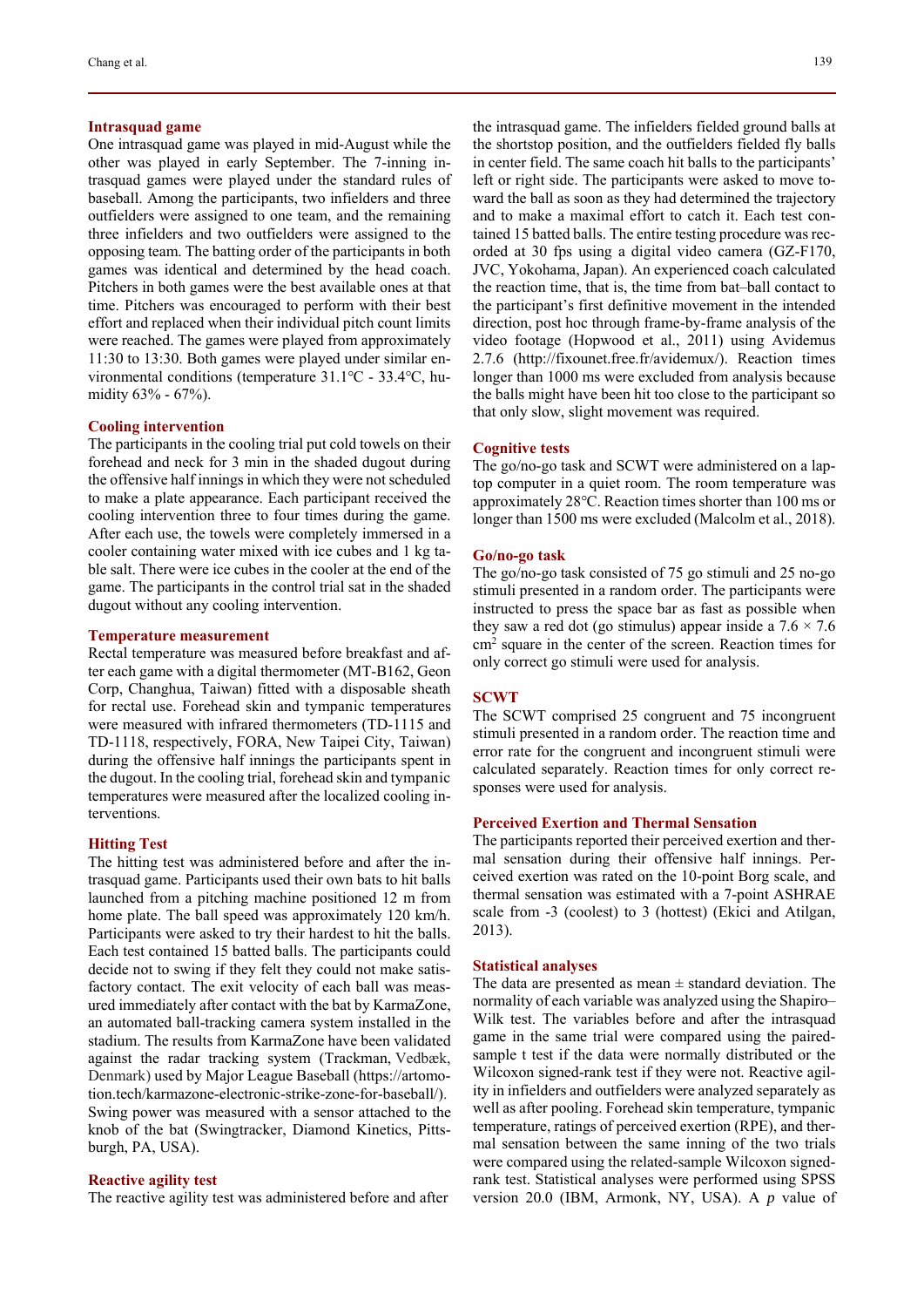<0.05 was considered statistically significant. The effect size (ES) of paired-sample t test was calculated using Cohen's d, which was interpreted with values representing trivial, >0.20; small, 0.21 to 0.59; moderate, 0.60 to 1.19; large, 1.20 to 1.99; and very large, ≥2.0 (Cohen, 1992).

#### **Results**

The intrasquad game in the hot environment significantly increased rectal temperatures to approximately the same level in the control (38.15°C  $\pm$  0.31°C, p < 0.001, ES = 4.25) and cooling trials  $(38.08^{\circ}\text{C} \pm 0.24^{\circ}\text{C}, \text{p} \le 0.001, \text{ES})$  $= 3.36$ ; Table 1). Forehead and neck cooling significantly reduced forehead skin temperatures in the third, fourth, and sixth innings and tympanic temperatures in the third inning (Figure 2). The cooling intervention resulted in lower RPE in the third and sixth innings and lower thermal sensation in the fifth and sixth innings (Figure 2).

Swing power in the hitting test had significantly increased after the game in both trials (control trial:  $p =$ 0.048, ES = 1.28; cooling trial:  $p = 0.016$ , ES = 1.06), but no significant difference between trials was observed (Table 1). Despite the increases in swing power, the exit velocity of the batted balls did not change in either trial (Table 1).

Reactive agility in the infielders and all participants combined was significantly slower after the game in the control trial (infielders:  $p = 0.043$ ; all participants:  $p =$ 0.008; Table 1). In the cooling trial, the participants showed an insignificant trend of deterioration after the game ( $p = 0.066$ , Table 1). No significant difference was observed between the two trials in reactive agility. Neither the game nor cooling intervention had a significant effect on reaction time or error rate in the go/no-go task or SCWT (Table 2).

#### **Discussion**

Intermittent cooling of the forehead and neck between the innings of a baseball game played in a hot environment resulted in significantly lower RPE and thermal sensation in collegiate players. However, the cooling intervention had a nonsignificant effect on hitting performance, reactive agility in defense, and cognitive function as measured by the go/no-go task and SCWT.

Reducing regional skin temperature can lower heart rate, RPE, and thermal discomfort during exercise in hot environments, despite high core temperatures (Armada-da-Silva et al., 2004; Mundel et al., 2007). Additionally, face cooling resulted in significantly greater self-paced cycling power output than did no cooling or heating of the face, indicating that thermal sensation and thermal discomfort are major determinants of exercise intensity (Schlader et al., 2011a). Short periods of intermittent cooling during baseball competitions have been employed to alleviate thermal strain and improve performance. Collegiate baseball catchers who wore a cooling vest between innings during simulated games in a heat chamber exhibited significantly fewer elevations in core temperature, heart rate, and RPE (Bishop et al., 2017). Moreover, cooling the shoulders and arms between innings has attenuated the decline in pitchers' pitch velocity, improved perceived recovery, and increased the number of total pitches thrown before fatigue onset (Bishop et al., 2016; Verducci, 2001). Our results also demonstrated that intermittent cooling of the forehead and neck significantly alleviated thermal sensation and RPE in baseball players. It has been shown that lower thermal sensation resulted in higher self-selected exercise intensity in hot environments (Schlader et al., 2011b). It is possible that intermittent cooling will allow baseball players to execute higher exercise intensity in critical situations during the game. In addition, lower RPE may help to alleviate the psychological stress in professional baseball players who played multiple games in summer months.

Intermittent cooling has also been applied to other sports. Cooling the head and neck during 90 - 120-s breaks reduced increases in core and skin temperature, RPE, and heart rate in tennis players during high-intensity intermittent running in a hot and humid environment (Schranner et al., 2017). Cooling the neck for 1 min between table tennis

**Table 1. Rectal temperature, exit velocity, swing power in the hitting test and reaction time in the reactive defense test before and after the intrasquad game in the control and cooling trials.** 

|                                                                                         |                   | <b>Control</b>     | <b>Cooling</b>    |                   |  |  |  |  |
|-----------------------------------------------------------------------------------------|-------------------|--------------------|-------------------|-------------------|--|--|--|--|
|                                                                                         | <b>Before</b>     | After              | <b>Before</b>     | After             |  |  |  |  |
| Rectal temperature $(^{\circ}C)$                                                        | $36.61 \pm 0.17$  | $38.15 \pm 0.31*$  | $36.62 \pm 0.28$  | $38.08 \pm 0.24*$ |  |  |  |  |
| Swing power (W)                                                                         | $56.42 \pm 3.93$  | $58.48 \pm 3.20*$  | $56.36 \pm 4.40$  | $58.01 \pm 3.68*$ |  |  |  |  |
| Exit velocity (km/h)                                                                    | $131.76 \pm 5.93$ | $133.31 \pm 7.59$  | $130.11 \pm 7.20$ | $131.96 \pm 6.59$ |  |  |  |  |
| <b>Reactive agility (s)</b>                                                             |                   |                    |                   |                   |  |  |  |  |
| <b>Infielders</b>                                                                       | $0.286 \pm 0.052$ | $0.325 \pm 0.061*$ | $0.278 \pm 0.037$ | $0.290 \pm 0.029$ |  |  |  |  |
| <b>Outfielders</b>                                                                      | $0.449 \pm 0.086$ | $0.657 \pm 0.170$  | $0.503 \pm 0.206$ | $0.748 \pm 0.217$ |  |  |  |  |
| All                                                                                     | $0.367 \pm 0.109$ | $0.491 \pm 0.212*$ | $0.390 \pm 0.183$ | $0.518 \pm 0.282$ |  |  |  |  |
| $*_{\Omega}$ $\leq$ 0.05 significantly different from before the came in the same trial |                   |                    |                   |                   |  |  |  |  |

 $p < 0.05$ , significantly different from before the game in the same trial.

**Table 2. Results of go/no-go task and Stroop Color and Word Test before and after the intrasquad game in the control and cooling trials.** 

|                       |             |                          | <b>Control</b>    |                   | <b>Cooling</b>    |                   |
|-----------------------|-------------|--------------------------|-------------------|-------------------|-------------------|-------------------|
|                       |             |                          | <b>Before</b>     | After             | <b>Before</b>     | <b>After</b>      |
| $Go/no-go task$       |             | <b>Reaction time (s)</b> | $0.343 \pm 0.038$ | $0.330 \pm 0.018$ | $0.344 \pm 0.022$ | $0.327 \pm 0.019$ |
|                       |             | Error rate $(\% )$       | $1.20 \pm 1.32$   | $2.10 \pm 1.52$   | $1.70 \pm 1.57$   | $1.50 \pm 1.58$   |
| <b>Stroop</b><br>test |             | <b>Reaction time (s)</b> | $0.720 \pm 0.101$ | $0.719 \pm 0.100$ | $0.729 \pm 0.106$ | $0.740 \pm 0.088$ |
|                       | Congruent   | Error rate $(\% )$       | $0.90 \pm 1.10$   | $0.90 \pm 1.52$   | $0.70 \pm 0.82$   | $1.20 \pm 0.92$   |
|                       | Incongruent | <b>Reaction time (s)</b> | $0.765 \pm 0.129$ | $0.751 \pm 0.114$ | $0.793 \pm 0.090$ | $0.763 \pm 0.099$ |
|                       |             | Error rate $(\% )$       | $2.40 \pm 2.41$   | $2.20 \pm 2.04$   | $2.20 \pm 2.35$   | $4.00 \pm 3.09$   |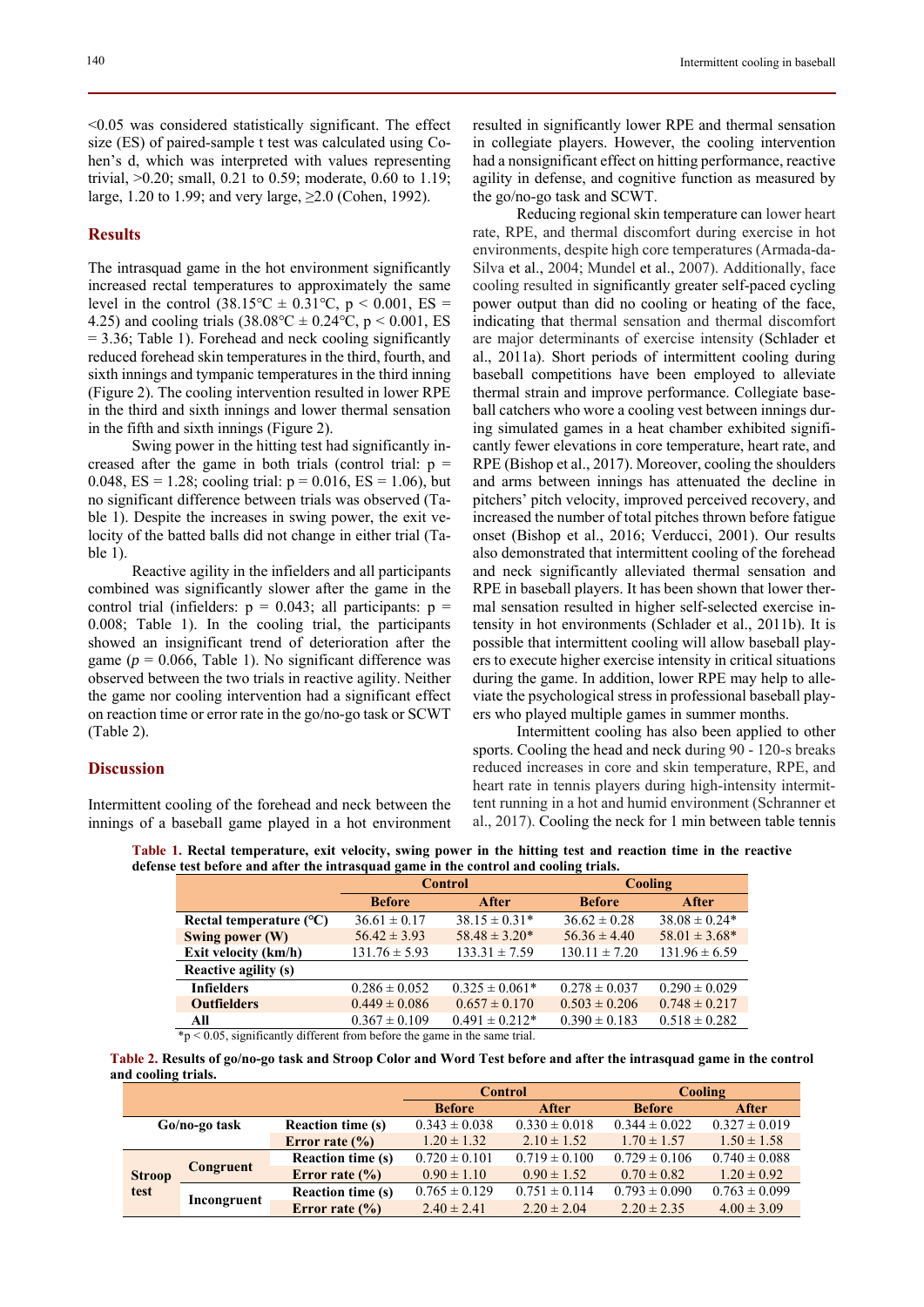

**Figure 2. (A) Forehead skin temperature, (B) tympanic temperature, (C) rating of perceived exertion, (D) and thermal sensation during the intrasquad baseball game in the control (○) and cooling (●) trials. <sup>\*</sup> p < 0.05, significant difference between the con**trol and cooling trials in the same inning.

games also lowered thermal sensation and increased sportspecific skill performance, as indicated by the number of balls hit to predetermined targets, even in a mild environment (average temperature 21.3℃) (Desai and Bottoms, 2017).

This study revealed that swing power was significantly higher after the game in both trials. The muscles that contribute to swinging the bat are possibly further activated when the muscle temperature increases after exposure to heat (Mallette et al., 2021). However, the increases in swing power did not result in a higher exit velocity of batted balls, possibly because the participants made less optimal bat–ball contact. The less optimal contact may result from impaired trajectory prediction and swing execution process after exposure to heat. However, these baseballspecific cognitive functions cannot be measured with computer-based tests such as go/no-go task and SCWT.

Reactive agility tests using sport-specific stimuli have acceptable reliability in team sports such as softball and rugby (Gabbett et al., 2007; Morral-Yepes et al., 2021; Oorschot et al., 2017). Reactive agility tests have high validity because they can distinguish players of varying skill levels and preplanned change of direction tests cannot (Gabbett et al., 2008; Scanlan et al., 2015). Cognitive function plays a crucial role in the reaction time and response accuracy in reactive agility tests (Naylor and Greig, 2015). The present study measured players' reaction times between the bat's contact with the ball and the first identifiable movement toward the trajectory of the batted ball. This reactive agility test simulates infielders' and outfielders' defensive movements in real games. Reaction time was significantly slower after the game in the hot environment, and cooling had no significant effect. Delayed defender reactions may affect the outcome of the game, especially in a hot environment. However, the SCWT results did not differ significantly after the game in either trial. Cognitive tasks in nonsport situations, therefore, may not reflect the cognitive requirements of real baseball games. Our results are consistent with those obtained from softball tests: infielders display superior reactive agility to that of outfielders (Gabbett et al., 2007). Infielders require a faster response to field groundballs hit in various directions; therefore, our results are sensible. Our infielders had similar reaction times to cricketers in a fielding test (average 0.221– 0.270 s) (Hopwood et al., 2011). To our best knowledge, this is the first study that investigated the effect of hot environments in reactive agility. The impaired reactive agility after the game in both trials suggested that more aggressive cooling interventions, such as increasing the frequency of cooling or combing with ingesting cold drinks, might be required in hot environments.

The local connectivity of functional brain networks decreases in hyperthermia, which can lead to cognitive impairment (Tan et al., 2018). However, studies have obtained mixed results regarding the effect of hyperthermia in go/no-go tasks, reporting that reaction times and error rates worsened (Ando et al., 2015) or were unaffected (Shibasaki et al., 2019) after strenuous exercise in a hot environment. Exercising to exhaustion in a hot environment reduced accuracy on incongruent SCWT trials (Watson et al., 2012). Another study, however, revealed that accuracy on incongruent SCWT trials declined over time during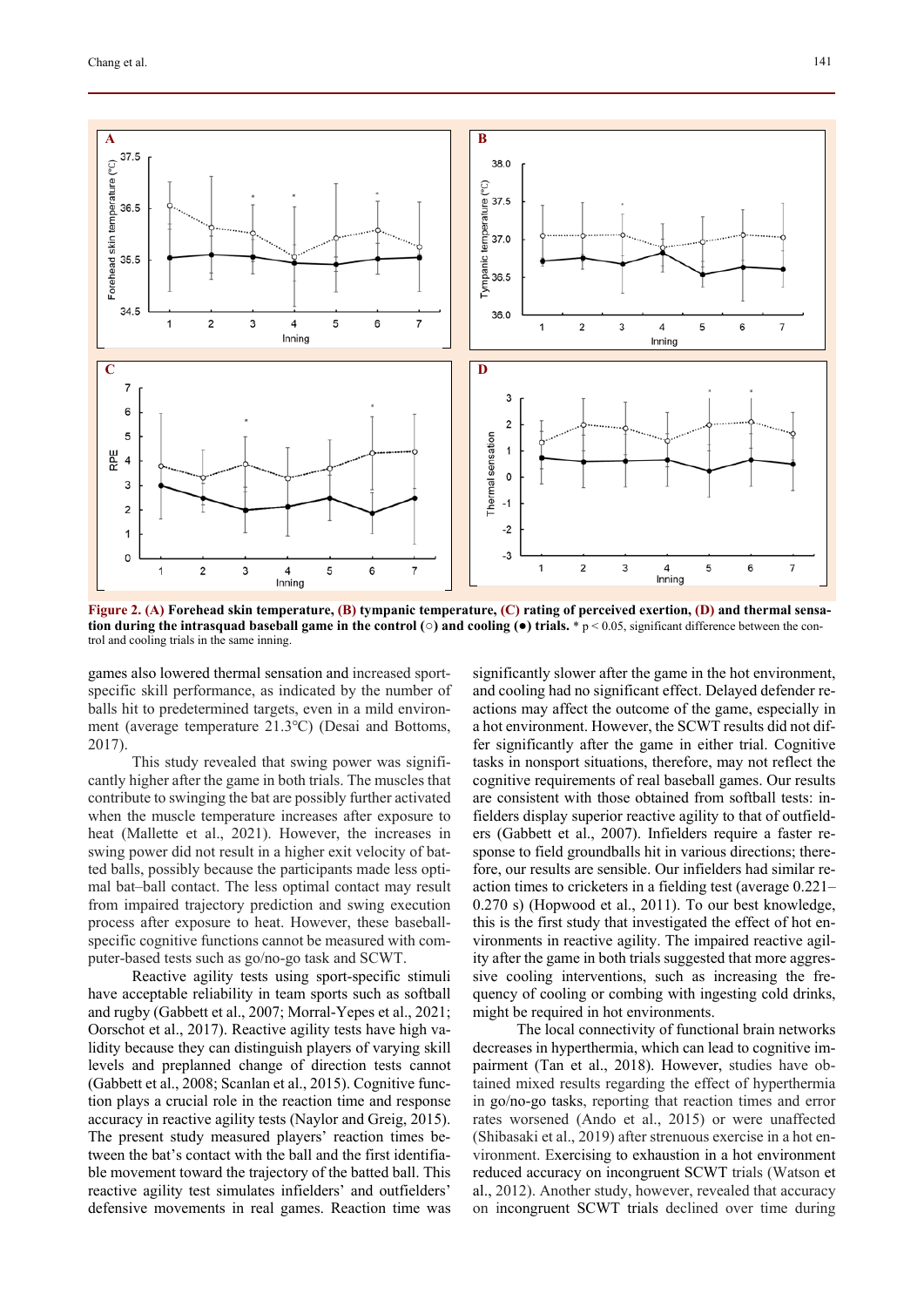intermittent exercise at similar magnitudes in hot and cold environments in team sports athletes, but congruent SCWT reaction time and accuracy were not affected in either environment (Donnan et al., 2021). Intermittent cooling also exerted mixed effects on cognitive function in hot environments. Neck cooling reduced the decline in spatial span memory but had no effect on the impairment of pattern recognition memory (Racinais et al., 2008). Another study suggested that neck cooling was ineffective in attenuating impairment in working memory and declines in go/no-go results after strenuous exercise in warm and humid environments (Ando et al., 2015). Neck cooling may only enhance performance in complex cognitive tasks after exercise in a hot environment (Lee et al., 2014). The inconsistency in the effects of temperature on cognitive function may result from differences in exercise type and the timing of the cognitive tests (Lambourne and Tomporowski, 2010).

All of our participants had become acclimatized to hot environments throughout their years of baseball training. The average high temperature ranges between 30.1℃ and 33.4℃ while average humidity is 70.8%-77.4% from May to October in Taichung, Taiwan, where the experiment was carried out (Central Weather Bureau, 2022). The average core temperature after the games was approximately 38.1℃, a significant increase of approximately 1.5℃ from the baseline. The magnitude of this increase was higher than that of baseball catchers who completed a 99-min simulated game in a heat chamber (Bishop et al., 2017). Participants' core temperature after the game was lower than the hypothesized threshold (approximate 38.5℃) for hyperthermia-induced impairment of cognitive function (Schmit et al., 2017). The acclimatization may be one reason that the performance in the go/no-go task and SCWT was unaffected. However, we did observe a decline in reactive agility, indicating a negative effect of heat or game-related stress on sport-specific cognitive function.

This study has several limitations. First, we attempted to simulate a real game as accurately as possible. Therefore, not all participants received the same number of cooling interventions because some were on base more often and spent less time in the dugout. This approach reflected the real baseball game situation, although it led to individual differences in total cooling time. Second, the stimuli we used in the hitting and agility tests were more difficult to control than those of standardized laboratorybased tests were. However, because these field-based tests simulated real game situations, the results of this study are probably more applicable to real competitions. Third, the participants took turns undertaking hitting, reactive agility, and cognitive tests after the intrasquad game. The delay between the end of game and the start of the hitting, reactive agility, and cognitive tests was different among the participants. Whether the additional recovery time after the game affected the outcomes in these tests is uncertain.

### **Conclusion**

The results suggest that intermittent cooling of the forehead and neck during a baseball game reduces RPE and thermal

sensation but does not affect hitting or defense performance or cognitive function in a hot environment. The decline in reactive agility after an intrasquad game in a hot environment warrants further investigation. Future studies may use baseball-specific tasks or data from real games to examine the effect of heat exposure and cooling.

#### **Acknowledgements**

This study was supported by the Ministry of Science and Technology, Taiwan (MOST 108-2627-H-028-002, 109-2627-H-028-004). The funding body had no role in the design of the study; the collection, analysis, or interpretation of data; or the writing of the manuscript. The authors thank Ms. Yu-Fang Huang, MS, for her technical assistance. The authors declare no conflicts of interest. The datasets generated during and/or analyzed during the current study are not publicly available, but are available from the corresponding author who was an organizer of the study.

#### **References**

- Ando, S., Komiyama, T., Sudo, M., Kiyonaga, A., Tanaka, H. and Higaki, Y. (2015) The effects of temporal neck cooling on cognitive function during strenuous exercise in a hot environment: a pilot study. *Biomedcentral Research Notes* **8**, 202. https://doi.org/10.1186/s13104-015-1210-0
- Armada-da-Silva, P.A., Woods, J. and Jones, D.A. (2004) The effect of passive heating and face cooling on perceived exertion during exercise in the heat. *European Journal of Applied Physiology* **91**, 563-571. https://doi.org/10.1007/s00421-003-1006-0
- Bandelow, S., Maughan, R., Shirreffs, S., Ozgunen, K., Kurdak, S., Ersoz, G., Binnet, M. and Dvorak, J. (2010) The effects of exercise, heat, cooling and rehydration strategies on cognitive function in football players. *Scandinavian Journal of Medicine and Science in Sports* **20 Suppl 3**, 148-160. https://doi.org/10.1111/j.1600- 0838.2010.01220.x
- Bishop, S.H., Herron, R.L., Ryan, G.A., Katica, C.P. and Bishop, P.A. (2016) The effect of intermittent arm and shoulder cooling on baseball pitching velocity. *Journal of Strength and Conditioning Research* **30**, 1027-1032. https://doi.org/10.1519/JSC.0000000000000256
- Bishop, S.H., Szymanski, D.J., Ryan, G.A., Herron, R.L. and Bishop, P.A. (2017) The effect of intermittent vest cooling on thermoregulation and cardiovascular strain in baseball catchers. *Journal of Strength and Conditioning Research* **31**, 2060-2065. https://doi.org/10.1519/JSC.0000000000001680
- Central Weather Bureau. (2022). Monthly average weather. Retrieved Jan 30, 2022, from URL at
	- https://www.cwb.gov.tw/V8/C/C/Statistics/monthlymean.html
- Cohen, J. (1992) A power primer. *Psychological Bulletin* **112**, 155-159. https://doi.org/10.1037//0033-2909.112.1.155
- Cotter, J.D. and Taylor, N.A. (2005) The distribution of cutaneous sudomotor and alliesthesial thermosensitivity in mildly heatstressed humans: an open-loop approach. *Journal of Physiology*  **565**, 335-345. https://doi.org/10.1113/jphysiol.2004.081562
- Desai, T. and Bottoms, L. (2017) Neck cooling improves table tennis performance amongst young national level players. *Sports (Basel)* **5**, 19. https://doi.org/10.3390/sports5010019
- Donnan, K., Williams, E.L. and Stanger, N. (2021) The effects of heat exposure during intermittent exercise on physical and cognitive performance among team sport athletes. *Perceptual & Motor Skills* **128**, 439-466. https://doi.org/10.1177/0031512520966522
- Douzi, W., Dugu, B., Vinches, L., Al Sayed, C., Hall, S., Bosquet, L. and Dupuy, O. (2019) Cooling during exercise enhances performances, but the cooled body areas matter: A systematic review with meta-analyses. *Scandinavian Journal of Medicine and Science in Sports* **29**, 1660-1676. https://doi.org/10.1111/sms.13521
- Ekici, C. and Atilgan, I. (2013) A comparison of suit dresses and summer clothes in the terms of thermal comfort. *Journal of Environmental Health Science & Engineering* **11**, 32. https://doi.org/10.1186/2052-336x-11-32
- Gabbett, T.J., Kelly, J.N. and Sheppard, J.M. (2008) Speed, change of direction speed, and reactive agility of rugby league players. *Journal of Strength and Conditioning Research* **22**, 174-181. https://doi.org/10.1519/JSC.0b013e31815ef700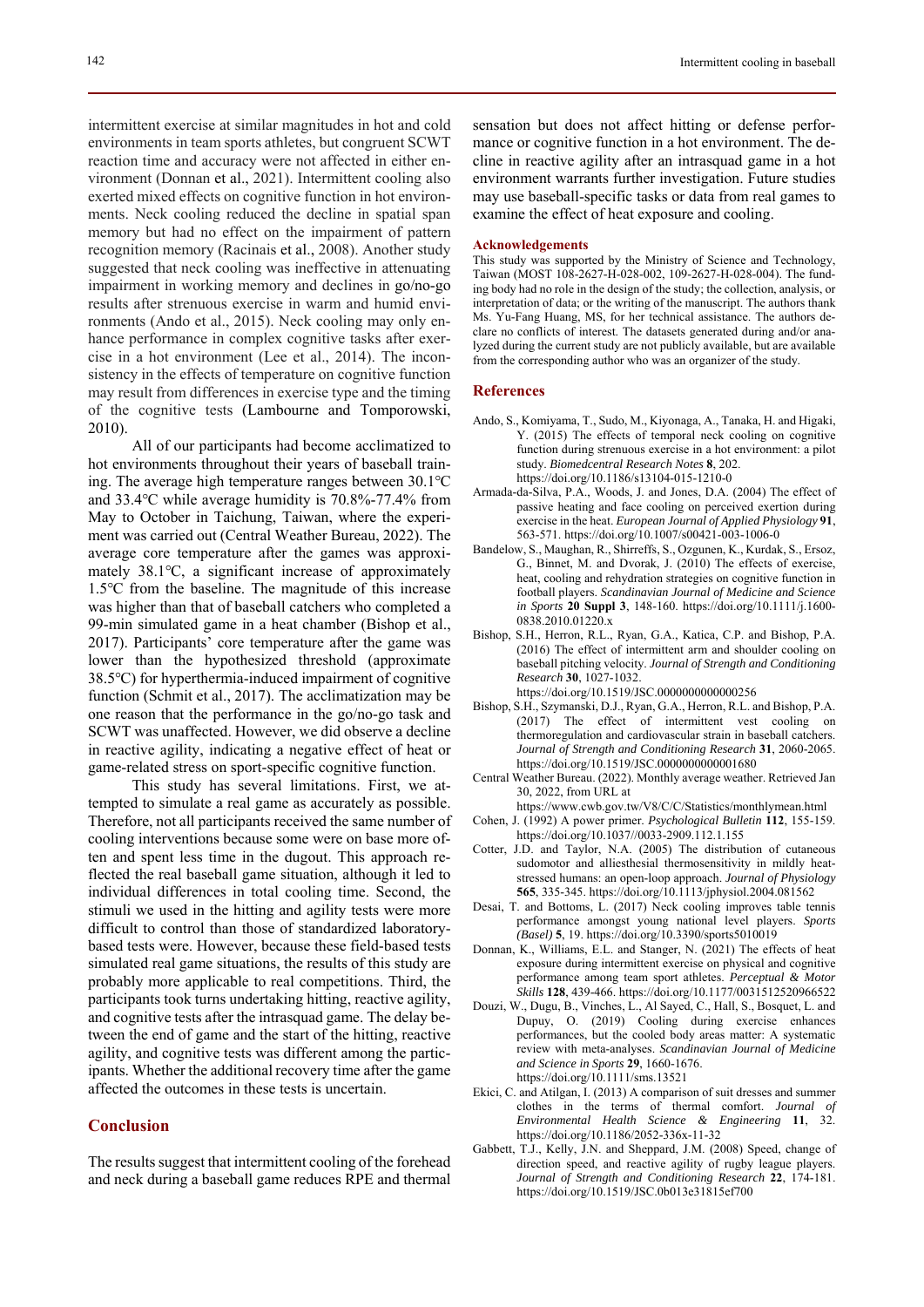- Gabbett, T.J., Rubinoff, M., Thorburn, L. and Farrow, D. (2007) Testing and training anticipation skills in softball fielders. *International Journal of Sports Science & Coaching* **2**, 15-24. https://doi.org/10.1260/174795407780367159
- Henry, G.J., Dawson, B., Lay, B.S. and Young, W.B. (2013) Decisionmaking accuracy in reactive agility: quantifying the cost of poor decisions. *Journal of Strength and Conditioning Research* **27**, 3190-3196. https://doi.org/10.1519/JSC.0b013e31828b8da4
- Hopwood, M.J., Mann, D.L., Farrow, D. and Nielsen, T. (2011) Does visual-perceptual training augment the fielding performance of skilled cricketers? *International Journal of Sports Science & Coaching* **6**, 523-535. https://doi.org/10.1260/1747-9541.6.4.523
- Laby, D.M., Kirschen, D.G., Govindarajulu, U. and DeLand, P. (2018) The hand-eye coordination of professional baseball players: the relationship to batting. *Optometry and Vision Science* **95**, 557-
- 567. https://doi.org/10.1097/OPX.0000000000001239 Lambourne, K. and Tomporowski, P. (2010) The effect of exerciseinduced arousal on cognitive task performance: a meta-
- regression analysis. *Brain Research* **1341**, 12-24. https://doi.org/10.1016/j.brainres.2010.03.091 Lee, J.K., Koh, A.C., Koh, S.X., Liu, G.J., Nio, A.Q. and Fan, P.W. (2014)
- Neck cooling and cognitive performance following exerciseinduced hyperthermia. *European Journal of Applied Physiology*  **114**, 375-384. https://doi.org/10.1007/s00421-013-2774-9
- Malcolm, R.A., Cooper, S., Folland, J.P., Tyler, C.J. and Sunderland, C. (2018) Passive heat exposure alters perception and executive function. *Frontiers in Physiology* **9**, 585. https://doi.org/10.3389/fphys.2018.00585
- Mallette, M.M., Cheung, S.S., Kumar, R.I., Hodges, G.J., Holmes, M.W.R. and Gabriel, D.A. (2021) The effects of local forearm heating and cooling on motor unit properties during submaximal contractions. *Experimental Physiology* **106**, 200-211. https://doi.org/10.1113/ep088256
- Morral-Yepes, M., Moras, G., Bishop, C. and Gonzalo-Skok, O. (2021) Assessing the reliability and validity of agility testing in team sports: a systematic review. *Journal of Strength and Conditioning Research* Online ahead of print. https://doi.org/10.1519/jsc.0000000000003753
- Mundel, T., Bunn, S.J., Hooper, P.L. and Jones, D.A. (2007) The effects of face cooling during hyperthermic exercise in man: evidence for an integrated thermal, neuroendocrine and behavioural response. *Experimental Physiology* **92**, 187-195. https://doi.org/10.1113/expphysiol.2006.034934
- Naylor, J. and Greig, M. (2015) A hierarchical model of factors influencing a battery of agility tests. *Journal of Sports Medicine and Physical Fitness* **55**, 1329-1335.
- Oorschot, S., Chiwaridzo, M. and Cm Smits-Engelsman, B. (2017) Psychometric evaluation of commonly used game-specific skills tests in rugby: A systematic review. *British Journal of Sports Medicine Open Sport & Exercise Medicine* **3**, e000281. https://doi.org/10.1136/bmjsem-2017-000281
- Owens, C.B., de Boer, C., Gennari, G., Broersen, R., Pel, J.J., Miller, B., Clapp, W., van der Werf, Y.D. and De Zeeuw, C.I. (2018) Early trajectory prediction in elite athletes. *Cerebellum* **17**, 766-776. https://doi.org/10.1007/s12311-018-0975-9
- Piil, J.F., Lundbye-Jensen, J., Trangmar, S.J. and Nybo, L. (2017) Performance in complex motor tasks deteriorates in hyperthermic humans. *Temperature (Austin)* **4**, 420-428. https://doi.org/10.1080/23328940.2017.1368877
- Racinais, S., Gaoua, N. and Grantham, J. (2008) Hyperthermia impairs short-term memory and peripheral motor drive transmission. *Journal of Physiology* **586**, 4751-4762. https://doi.org/10.1113/jphysiol.2008.157420
- Scanlan, A.T., Tucker, P.S. and Dalbo, V.J. (2015) The importance of open- and closed-skill agility for team selection of adult male basketball players. *Journal of Sports Medicine and Physical Fitness* **55**, 390-396.
- Scanlan, A.T., Wen, N., Kidcaff, A.P., Berkelmans, D.M., Tucker, P.S. and Dalbo, V.J. (2016) Generic and sport-specific reactive agility tests assess different qualities in court-based team sport athletes. *Journal of Sports Medicine and Physical Fitness* **56**, 206-213
- Schlader, Z.J., Simmons, S.E., Stannard, S.R. and T, M.n. (2011a) The independent roles of temperature and thermal perception in the control of human thermoregulatory behavior. *Physiology & Behavior* **103**, 217-224. https://doi.org/10.1016/j.physbeh.2011.02.002
- Schlader, Z.J., Simmons, S.E., Stannard, S.R. and T, M.n. (2011b) Skin temperature as a thermal controller of exercise intensity. *European Journal of Applied Physiology* **111**, 1631-1639. https://doi.org/10.1007/s00421-010-1791-1
- Schmit, C., Hausswirth, C., Le Meur, Y. and Duffield, R. (2017) Cognitive functioning and heat strain: performance responses and protective strategies. *Sports Medicine* **47**, 1289-1302. https://doi.org/10.1007/s40279-016-0657-z
- Schranner, D., Scherer, L., Lynch, G.P., Korder, S., Brotherhood, J.R., Pluim, B.M., JD, P.r. and Jay, O. (2017) In-play cooling interventions for simulated match-play tennis in hot/humid conditions. *Medicine and Science in Sports and Exercise* **49**, 991-998. https://doi.org/10.1249/mss.0000000000001183
- Serpell, B.G., Ford, M. and Young, W.B. (2010) The development of a new test of agility for rugby league. *Journal of Strength and Conditioning Research* **24**, 3270-3277.
	- https://doi.org/10.1519/JSC.0b013e3181b60430
- Sheppard, J.M. and Young, W.B. (2006) Agility literature review: classifications, training and testing. *Journal of Sports Sciences*  **24**, 919-932. https://doi.org/10.1080/02640410500457109
- Sheppard, J.M., Young, W.B., Doyle, T.L., Sheppard, T.A. and Newton, R.U. (2006) An evaluation of a new test of reactive agility and its relationship to sprint speed and change of direction speed. *Journal of Science & Medicine in Sport* **9**, 342-349. https://doi.org/10.1016/j.jsams.2006.05.019
- Shibasaki, M., Namba, M., Kamijo, Y.I., Ito, T., Kakigi, R. and Nakata, H. (2019) Effects of repetitive exercise and thermal stress on human cognitive processing. *Physiological Reports* **7**, e14003. https://doi.org/10.14814/phy2.14003
- Sunderland, C., Stevens, R., Everson, B. and Tyler, C.J. (2015) Neckcooling improves repeated sprint performance in the heat. *Frontiers in Physiology* **6**, 314. https://doi.org/10.3389/fphys.2015.00314
- Takeuchi, T. and Inomata, K. (2009) Visual search strategies and decision making in baseball batting. *Perceptual & Motor Skills* **108**, 971- 980. https://doi.org/10.2466/pms.108.3.971-980
- Tan, X.R., Low, I.C.C., Stephenson, M.C., Soong, T.W. and Lee, J.K.W. (2018) Neural basis of exertional fatigue in the heat: A review of magnetic resonance imaging methods. *Scandinavian Journal of Medicine and Science in Sports* **28**, 807-818. https://doi.org/10.1111/sms.13015
- Tyler, C.J., Sunderland, C. and Cheung, S.S. (2015) The effect of cooling prior to and during exercise on exercise performance and capacity in the heat: a meta-analysis. *British Journal of Sports Medicine* **49**, 7-13.
	- https://doi.org/10.1136/bjsports-2012-091739
- Verducci, F.M. (2001) Interval cryotherapy and fatigue in university baseball pitchers. *Research Quarterly in Exercise and Sport* **72**, 280-287. https://doi.org/10.1080/02701367.2001.10608961
- Watson, P., Enever, S., Page, A., Stockwell, J. and Maughan, R.J. (2012) Tyrosine supplementation does not influence the capacity to perform prolonged exercise in a warm environment. *International Journal of Sport Nutrition and Exercise Metabolism* **22**, 363-373. https://doi.org/10.1123/ijsnem.22.5.363

#### **Key points**

- Hot environments can impair the complex cognitive functions that are crucial to baseball hitting and defense.
- Intermittent cooling on forehead and neck using ice-cold towels during a baseball game in a hot environment significantly reduced forehead and tympanic temperatures, perceived exertion, and thermal sensation.
- Intermittent cooling had no effect on hitting performance, reactive agility in defense, and cognitive functions measured with go/no-go task and SCWT.